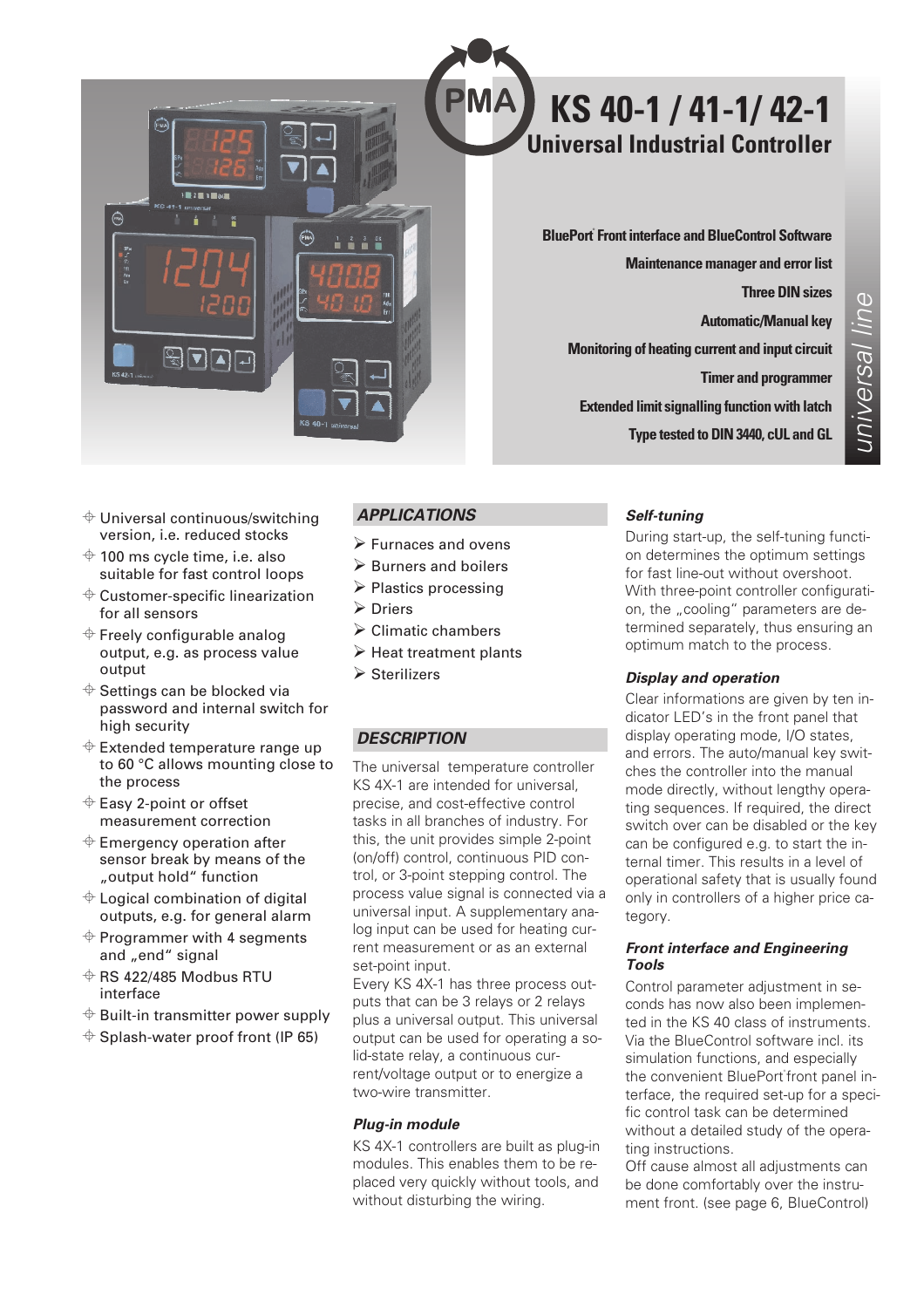#### *Password protection*

If required, access to the various operating levels can be protected with a password. Similarly, access to a complete level can be blocked.

### *TECHNICAL DATA*

### *INPUTS*

### *SURVEY OF THE INPUTS*

| Input            | Used for:                                                                                                                      |
|------------------|--------------------------------------------------------------------------------------------------------------------------------|
| INP <sub>1</sub> | x (process value)                                                                                                              |
| INP <sub>2</sub> | Heating current, ext. set-point                                                                                                |
| di1              | Operation disabled, switch-over                                                                                                |
| di2 (option)     | to second set-point SP.2,<br>external set-point SP.E, fixed                                                                    |
| di3 (option)     | output signal Y2, manual<br>operation, controller off,<br>disabled auto/manual key, reset<br>stored alarms, timer start (≙ Y2) |

### *PROCESS VALUE INPUT INP1*

| Resolution:     | $>14$ bits                                   |
|-----------------|----------------------------------------------|
| Decimal point:  | 0 to 3 decimals                              |
|                 | Digital input filter: adjustable 0,0009999 s |
| Scanning cycle: | $100 \text{ ms}$                             |
| Measured value  |                                              |
| correction:     | 2-point or offset correction                 |

#### *Thermocouples (Table 1)*

| Input impedance:             | $\geq$ 1 MQ      |
|------------------------------|------------------|
| Effect of source resistance: | $1 \mu V/\Omega$ |

#### *Cold junction compensation*

| Max. additional error | 0.5K |
|-----------------------|------|
|                       |      |

#### *Sensor break monitoring*

| Sensor current: |                                           | $\leq 1$ $\mu$ A |
|-----------------|-------------------------------------------|------------------|
|                 | Operating sense configurable (see page 4) |                  |

### *Resistance thermometer*

| Connection:            | 3-wire                  |
|------------------------|-------------------------|
| Lead resistance:       | max. $30 \Omega$        |
| Input circuit monitor: | Break and short circuit |

#### *Resistance measuring range*

The BlueControl software can be used to match the input to the sensor KTY 11-6 (characteristic is stored in the controller).

Physical measuring range:  $0...4500 \Omega$ Linearization segments 16

#### *Current and voltage signals*

| Span start,<br>end of span: | anywhere within<br>measuring range         |
|-----------------------------|--------------------------------------------|
| Scaling:                    | selectable -19999999                       |
| Linearization:              | 16 segments, adaptable<br>with BlueControl |
| Decimal point:              | adjustable                                 |
| Input circuit<br>monitor:   | 12,5% below span start<br>(2mA, 1V)        |
|                             |                                            |

*Table 1 Thermocouple ranges*

| Thermocouple |                | Range         |               | Accuracy      | Resolution ( |
|--------------|----------------|---------------|---------------|---------------|--------------|
|              | Fe-CuNi (DIN)  | $-100900 °C$  | $-1481652$ °F | < 2 K         | 0.1K         |
|              | Fe-CuNi        | $-1001200$ °C | $-1482192$ °F | < 2 K         | 0.1K         |
|              | NiCr-Ni        | $-1001350$ °C | $-1482462$ °F | < 2 K         | 0.2K         |
| N            | Nicrosil/Nisil | $-1001300$ °C | $-1482372$ °F | < 2 K         | 0.2K         |
| S            | PtRh-Pt 10%    | 01760 °C      | 32.3200 °F    | < 2 K         | 0.2K         |
| R            | PtRh-Pt 13%    | 01760 °C      | 323200 °F     | < 2 K         | 0.2K         |
|              | special        | $-25$ 75 mV   |               | $\leq 0.1 \%$ | 0.01%        |

#### *Table 2 Resistance transducers*

| Type       | Sensor current     | Range             |                 | Accuracy | Resolution ( |
|------------|--------------------|-------------------|-----------------|----------|--------------|
| Pt 100     |                    | $-200100(150)$ °C | -328212 (302)°F |          |              |
| Pt100      |                    | $-200850$ °C      | $-3281562$ °F   | $<$ 1 K  | 0.1K         |
| Pt1000     | 0.2 <sub>m</sub> A | $-200850$ °C      | $-3281562$ °F   | $<$ 2 K  | 0.1K         |
| Resistance |                    | $4500 \Omega$     |                 | ≤ 0,1 %  | 0.01%        |

*\* The characteristic of a KTY 11-6 is preadjusted (-50...150°C)*

#### *Table 3 Current and voltage*

| Range       | Input resistance                               | Accuracy      | Resolution ( |
|-------------|------------------------------------------------|---------------|--------------|
| $0-10$ Volt | 110 k $\Omega$                                 | $\leq 0.1 \%$ | $0.6$ mV     |
| $0-20$ mA   | 49 $\Omega$ (voltage requirement $\leq$ 2,5 V) | $\leq 0.1 \%$ | $1.5 \mu A$  |

*Electrical connections:*



### *Dimensions (mm):*

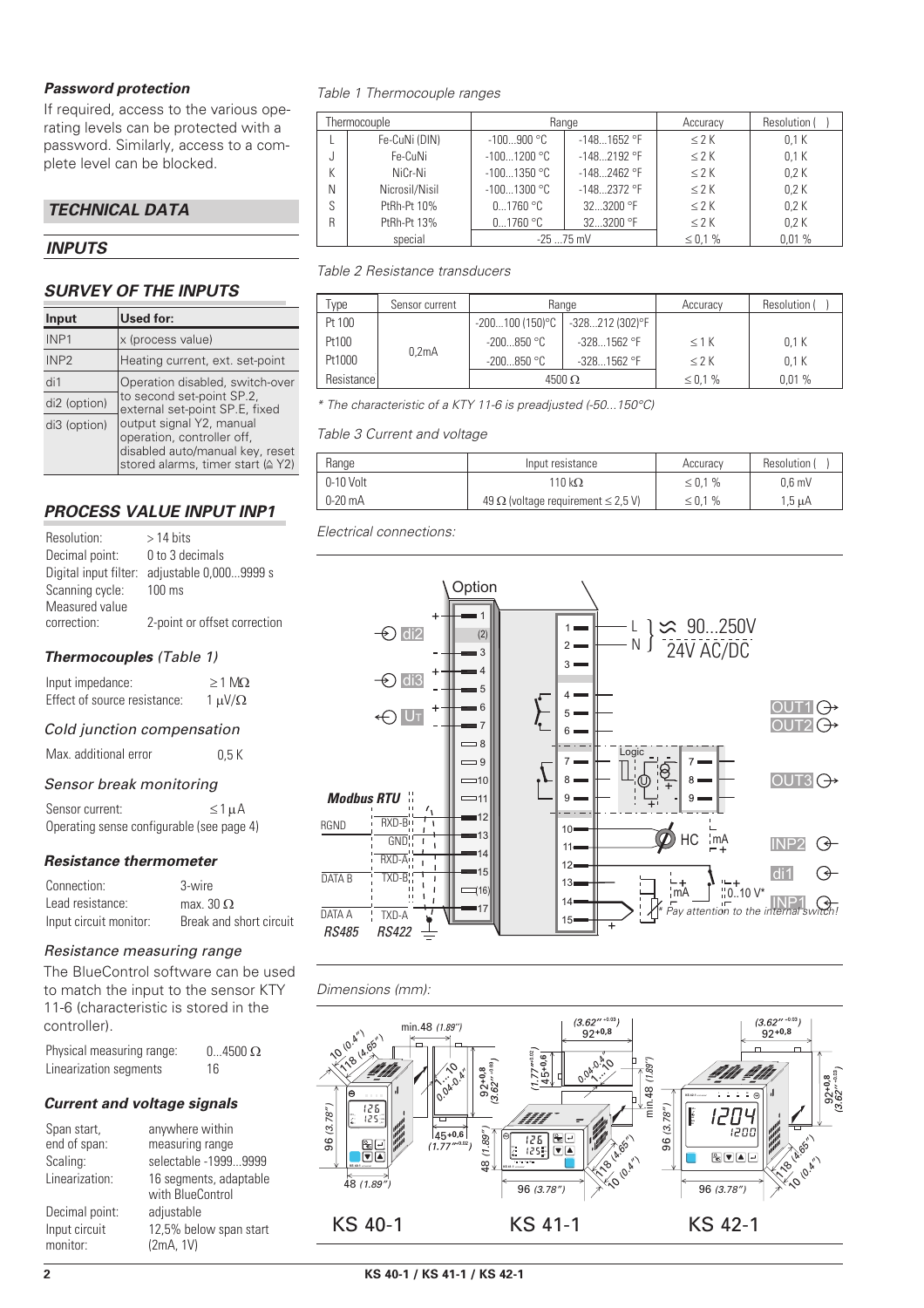#### *SUPPLEMENTARY INPUT INP2*

| Resolution:     | $>14$ bit        |  |
|-----------------|------------------|--|
| Scanning cycle: | $100 \text{ ms}$ |  |
| Accuracy:       | better $0.1%$    |  |

#### *Heating current measurement*

via current transformer

| Measuring range: 050 mA AC |                             |
|----------------------------|-----------------------------|
| Scaling:                   | adjustable -19990,0009999 A |

#### *Current measurement range*

| Input resistance       | approx. 120 $\Omega$   |
|------------------------|------------------------|
| Span:                  | configurable within    |
|                        | $0$ to $20mA$          |
| Scaling:               | adjustable -19999999   |
| Input circuit monitor: | 12,5% below span start |
|                        | $(4.20mA$ $2mA)$       |

### *CONTROL INPUT DI1*

Configurable as direct or invers switch or push-button ! Connection of a potential-free contact suitable for switching "dry" circuits.

Switched voltage: 2,5 V Switched current: 50 µA

### *CONTROL INPUTS DI2, DI3 (OPTION)*

Configurable as switch or push-button ! Optocoupler input for active triggering

| Nominal voltage:               | 24 V DC, external |
|--------------------------------|-------------------|
| Current sink (IEC 1131 Type 1) |                   |
| Logic $.0$ ":                  | $-3.5V$           |
| Logic $.1$ ":                  | 1530V             |
| Current requirement:           | approx. 5 mA      |

#### **TRANSMITTER SUPPLY UT** *(OPTION)*

Output:  $22 \text{ mA} / \geq 18 \text{ V}$ 

If the universal output OUT3 is used there may be no external galvanic connection between measuring and output circuits!

### *OUTPUTS*

### *SURVEY OF THE OUTPUTS*

| <b>Output</b>                                   | Used for:                                                                                                  |
|-------------------------------------------------|------------------------------------------------------------------------------------------------------------|
| OUT <sub>1</sub><br>OUT <sub>2</sub><br>(relay) | Control output heating/cooling<br>or Open/Close, limit contacts,<br>alarms, timer or programmer<br>End $*$ |
| OUT <sub>3</sub><br>(Relay or<br>logic)         | as OUT1 and OUT2                                                                                           |
| OUT <sub>3</sub><br>(continuous)                | Control output, process value,<br>set-point, control deviation,<br>transmitter supply 13 V / 22 mA         |

*\* All logic signals can be OR-linked !*

# *RELAY OUTPUTS OUT1, OUT2*

| Contacts:                                   |  |
|---------------------------------------------|--|
| Max. contact rating:                        |  |
| Min. contact rating:<br>Duty cycle electric |  |

2 NO contacts with common connection 500 VA 250 VAC, 2A at 48...62 Hz, resistive load  $6V$  1 mA DC for I =  $1A/2A$ :  $\geq$ 800,000 / 500,000 (at  $\sim$ 250V / (resistive load))

### *OUT3 USED AS RELAY OUTPUT*

If the relays OUT1...OUT3 operate external contactors, these must be fitted with RC snubber circuits to manufacturer specifications to prevent excessive switch-off voltage peaks.

| Contacts:            |  |
|----------------------|--|
|                      |  |
| Max. contact rating: |  |
|                      |  |
| Min. contact rating: |  |
| Duty cycle electric  |  |
|                      |  |

Note:

Potential-free changeover contact 500 VA, 250 VAC, 2A at 48 62 Hz, resistive load  $5 V$ , 10 mA AC/DC for  $I = 1A/2A$ :  $>$ 1,000,000 / 600,000 (at  $\sim$  250V / (resistive load))

# *OUT3 AS UNIVERSAL OUTPUT*

Galvanically isolated from the inputs.

| Freely scalable                                  |          |
|--------------------------------------------------|----------|
| DA-converter limiting frequency $T_{90}$ : 50 ms |          |
| Limiting frequency of the complete               |          |
| continuous controller:                           | $> 2$ Hz |
| Resolution:                                      | 11 bits  |
|                                                  |          |

#### *Current output*

| 0/420 mA, configurable. |                           |
|-------------------------|---------------------------|
| Signal range:           | $0$ approx. 21,5 mA       |
| Load:                   | $\leq 500 \Omega$         |
| Load effect:            | $0.02\%$ / 100 $\Omega$   |
| Resolution:             | $\leq$ 22 $\mu$ A (0,1%)  |
| Error:                  | $\leq 40 \,\mu A (0.2\%)$ |
|                         |                           |

*Galvanic isolations:*

Safety isolation

Functional isolation

| Mains supply         | Process value input INP1<br>Supplementary input INP2<br>Digital input di1 |
|----------------------|---------------------------------------------------------------------------|
| Relay outputs OUT1,2 | RS 422/485 interface                                                      |
| Relay output OUT3    | Digital inputs di2, 3                                                     |
|                      | Universal output OUT3                                                     |
|                      | Transmitter supply UT                                                     |

*Example of the linkage of the internal functions:*



- **O** setpoint processing with programmer and timer
- **2** controller function with loop monitoring
- $\Theta$  limit monitoring, configurable with latch and suppression
- $\bullet$  heating current monitoring
- $\Theta$  output processing with logic or-combination and inverting
- $\bullet$  analog inputs with logical sensor fail signal
- $\bullet$  digital inputs and  $\mathbb{R}$ -key with lock function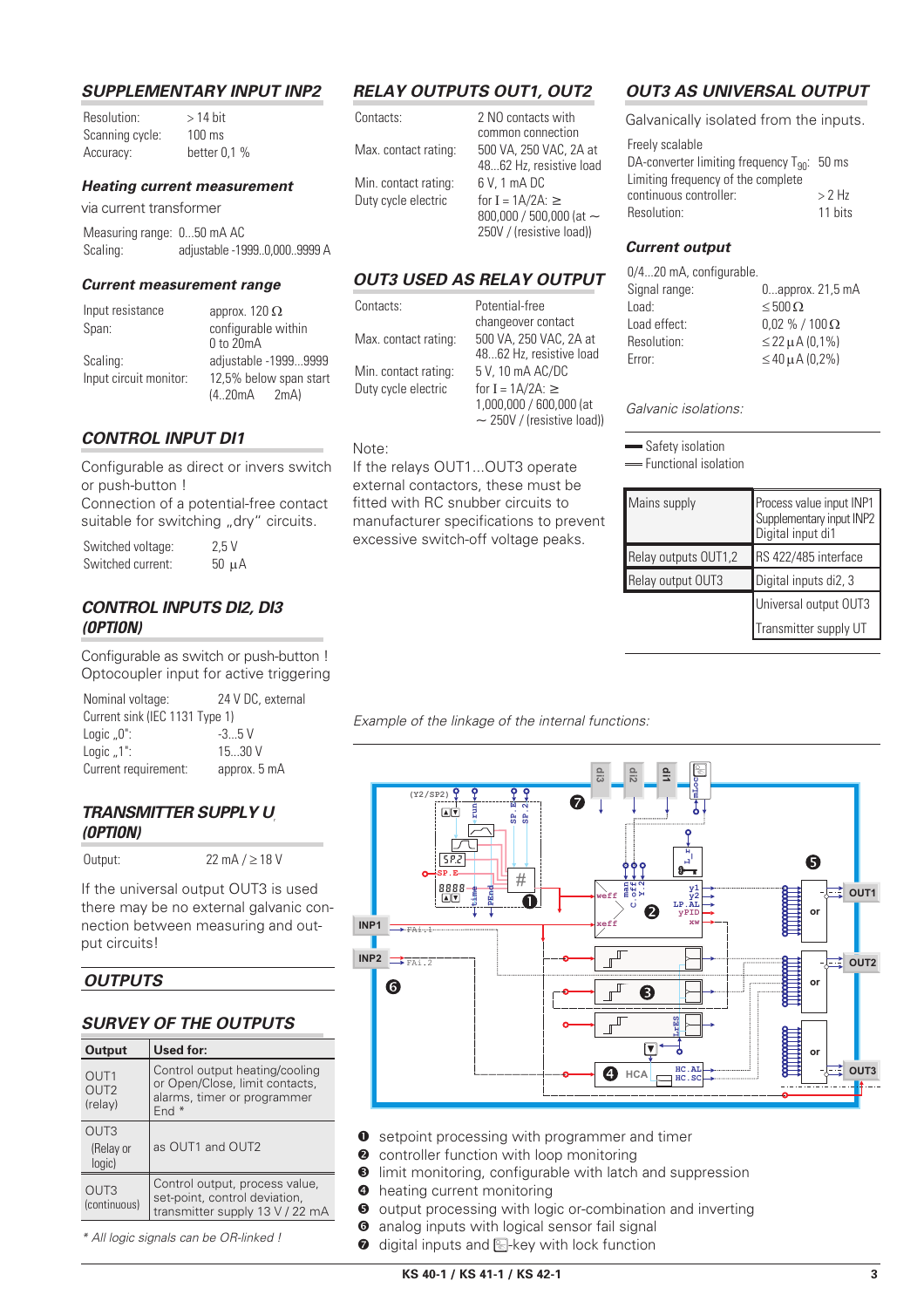### *Voltage output*

| 011V                |
|---------------------|
| $> 2$ kO            |
| no Effect           |
| $\leq$ 11 mV (0,1%) |
| $\leq$ 20 mV (0.2%) |
|                     |

#### *OUT3 used as transmitter supply*

Output:  $22 \text{ mA} / \geq 13 \text{ V}$ 

### *OUT3 used as logic output*

Load  $\leq 500 \Omega$ Load  $>$  500 $\Omega$ 

 $0/$  20 mA  $0/$  13 V

### *FUNCTIONS*

### *Control behaviour*

- Signaler with adjustable switching differential (ON/OFF controller)
- PID controller (2-point and continuous)
- Delta / Star / Off or 2-point controller with switch over from partial to full load
- 2 x PID (heating/cooling, 3-point and continuous))
- 3-point stepping controller

Self-tuning control parameters or adjustable manually via front keys or BlueControl software.

### *Set-point functions*

- Adjustable set-point gradient 0,01...9999 °C/min
- Set-point control
- Set-point/cascade control
- Program controller with 4 segments (set-point/section time)
- Timer

### *Timer*

Time **t.5P** adjustable from 0,1 to 9999 min

# *Timer Start:*

- Mains on
- Control input
- **•** Fey (4Y2 switch-over)
- Direct adjustment of running time

### *Behaviour with sensor break or short circuit:*

- Control outputs switched off
- Switch-over to a safe output value
- Switch-over to a mean output value

# *LIMIT SIGNALLING FUNCTIONS*

Max., Min. or Max./Min. monitoring with adjustable hysteresis.

#### *Signals which can be monitored:*

- Process value
- Control deviation
- Control deviation with suppression during start-up or set-point changes
- **Effective set-point**
- Output signal Y

### *Functions*

- Input signal monitoring
- Input signal monitoring with latch (reset via front key or digital input)

Several limit signals or alarms can be OR-linked before being output. Applications: Release of a brake with motor actuators, general alarms, etc.

# *ALARMS*

### *Heating current alarm*

- Overload and short circuit
- Open circuit and short circuit

Limit value adjustable 0...9999 A

### *Control loop alarm*

Automatic detection if there is no response of the process to a change of output value.

### *Sensor break or short circuit*

Depending on selected input type, the input signal is monitored for break and short circuit.

*Timer modes 1 and 2*

2  $1 \square$ *End* 道 T blink start t.SP





*Timer mode 5*



*Timer mode 6*



*Flashing Error LED indicates active alarm in the error list:*



### *Display and operation:*

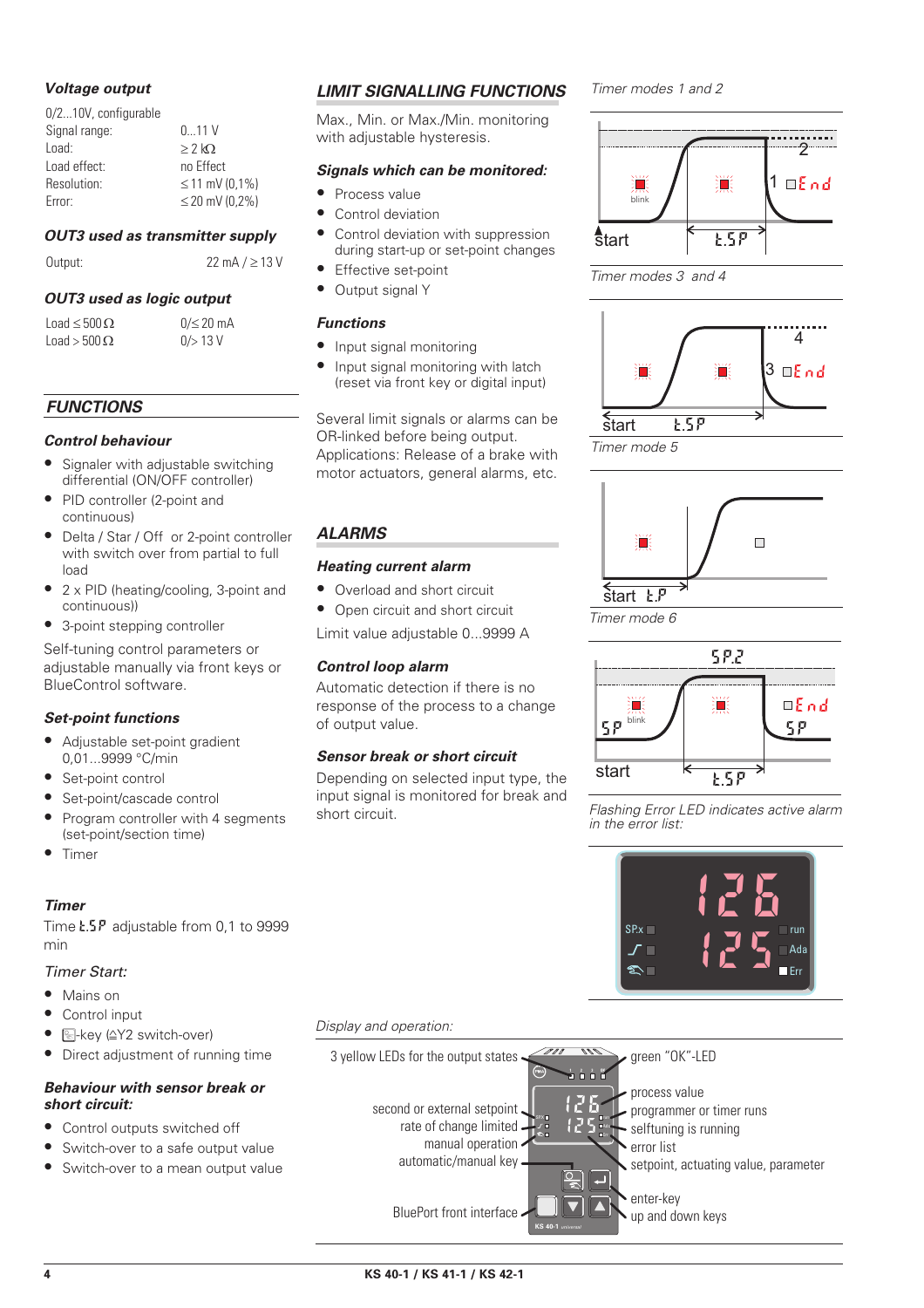### *MAINTENANCE MANAGER*

Display of error signals, warnings, and latched limit messages in the error list.

Signals are latched, and can be reset manually.

Possible signals in the error list:

| Sensor break, short circuit, reversed<br>polarity                        |
|--------------------------------------------------------------------------|
| Heating current alarm                                                    |
| Control loop alarm                                                       |
| Fault during self-tuning                                                 |
| latched limit messages                                                   |
| e.g. re-calibration warning                                              |
| If the adjusted operating hours are exceeded a<br>message is displayed)  |
| e.g. maintenance interval of actuator                                    |
| If the adjusted switching cycles are exceeded a<br>message is displayed) |
| Internal fault (RAM, EEPROM, )                                           |

#### *OPERATION AND DISPLAY*

#### *Display*

|                | KS40-1 / KS41-1 | KS42-1                  |
|----------------|-----------------|-------------------------|
| Process value: | 10.5 mm LED     | $19$ mm $\overline{15}$ |
| Lower display: | 7.8 mm LED      | 10.5 mm LED             |

### *POWER SUPPLY*

Depending on version:

#### *AC SUPPLY*

| Voltage:          | 90260 VAC    |
|-------------------|--------------|
| Frequency:        | $4862$ Hz    |
| Power consumption | approx. 7 VA |

### *UNIVERSAL SUPPLY 24 V UC*

| AC voltage:        | 20,426,4 VAC     |
|--------------------|------------------|
| Frequency:         | $4862$ Hz        |
| DC voltage:        | 18.31 V DC       |
| Power consumption: | approx: 7 VA (W) |

### *BEHAVIOUR WITH POWER FAILURE*

Configuration, parameters, and adiusted set-points, control mode: Non-volatile storage in EEPROM

### *BluePort ® FRONT INTERFACE*

Connection of PC via PC adapter (see "Accessories"). The BlueControl software is used to configure, set parameters, and operate the KS 40-1.

# *BUS INTERFACE (OPTION)*

Physical: RS 422/485 Modbus RTU

| Galvanically isolated |  |
|-----------------------|--|
| Physical:             |  |
| Protocol:             |  |

Transmission speed: 2400, 4800, 9600, 19.200 bits/s Address range: 00...99 Number of controllers per bus: 32 Repeaters must be used to connect more controllers.

#### *ENVIRONMENTAL CONDITIONS*

#### *Protection modes*

| Front panel: | IP 65        |
|--------------|--------------|
| Housing:     | IP20         |
| Terminals:   | <b>IP 00</b> |

#### *Permissible temperatures*

| For specified accuracy: 060°C |                   |
|-------------------------------|-------------------|
| Warm-up time:                 | $<$ 15 minutes    |
| Temperature effect:           | $<$ 100ppm/K      |
| For operation:                | $-2065$ °C        |
| For storage:                  | $-4070^{\circ}$ C |

#### *Humidity*

75% yearly average, no condensation

#### *Shock and vibration*

#### *Vibration test Fc (DIN 68-2-6)*

| Frequency:             | 10150 Hz       |
|------------------------|----------------|
| Unit in operation:     | 1g or 0,075 mm |
| Unit not in operation: | 2g or 0,15 mm  |

#### *Shock test Ea (DIN IEC 68-2-27)*

| Shock:    | 15q  |  |  |
|-----------|------|--|--|
| Duration: | 11ms |  |  |

### *Electromagnetic compatibility*

Complies with EN 61 326-1

- Complies with the immunity requirements for continuous, unattended operation
- Complies with the emmission requirements class B for rural areas
- Surge disturbances may increase the measurement error

### *GENERAL*

#### *Housing*

Material: Makrolon 9415, flame-retardant Flammability class: UL 94 VO, self-extinguishing

Plug-in module, inserted from the front

#### *Safety tests*

Complies with EN 61010-1 (VDE 0411-1): Over voltage category II Contamination class 2 Working voltage range 300 VAC Protection class II

### *Certifications*

#### *Type test to DIN 3440*

With certified sensors it can be used in:

- Heat generating plants with outflow temperatures up to 120°C to DIN 4751
- Hot-water plants with outflow temperatures above 110°C to DIN 4752
- Thermal transfer plants with organic transfer media to DIN 4754
- Oil-heated plants to DIN 4755

#### *cUL certification*

(Type 1, indoor use)

#### *Electrical connections*

#### *Depending on version:*

- Flat-pin connectors 1 x 6,3 mm or 2 x 2,8 mm to DIN 46 244
- Screw terminals for conductor cross-section from 0,5 to 2,5 mm²

### *Mounting*

Panel mounting with two fixing clamps at top/bottom or left/right Close mounting possible

| Mounting position: | not critical          |
|--------------------|-----------------------|
| Weight:            | $0,27$ kg $(9.52$ oz) |

#### *Accessories supplied with unit*

Operating instructions 2 fixing clamps

| specified accuracy: 060°C |                   |
|---------------------------|-------------------|
| rm-up time:               | $<$ 15 minutes    |
| nperature effect:         | $<$ 100ppm/K      |
| operation:                | $-2065$ °C        |
| storage:                  | $-4070^{\circ}$ C |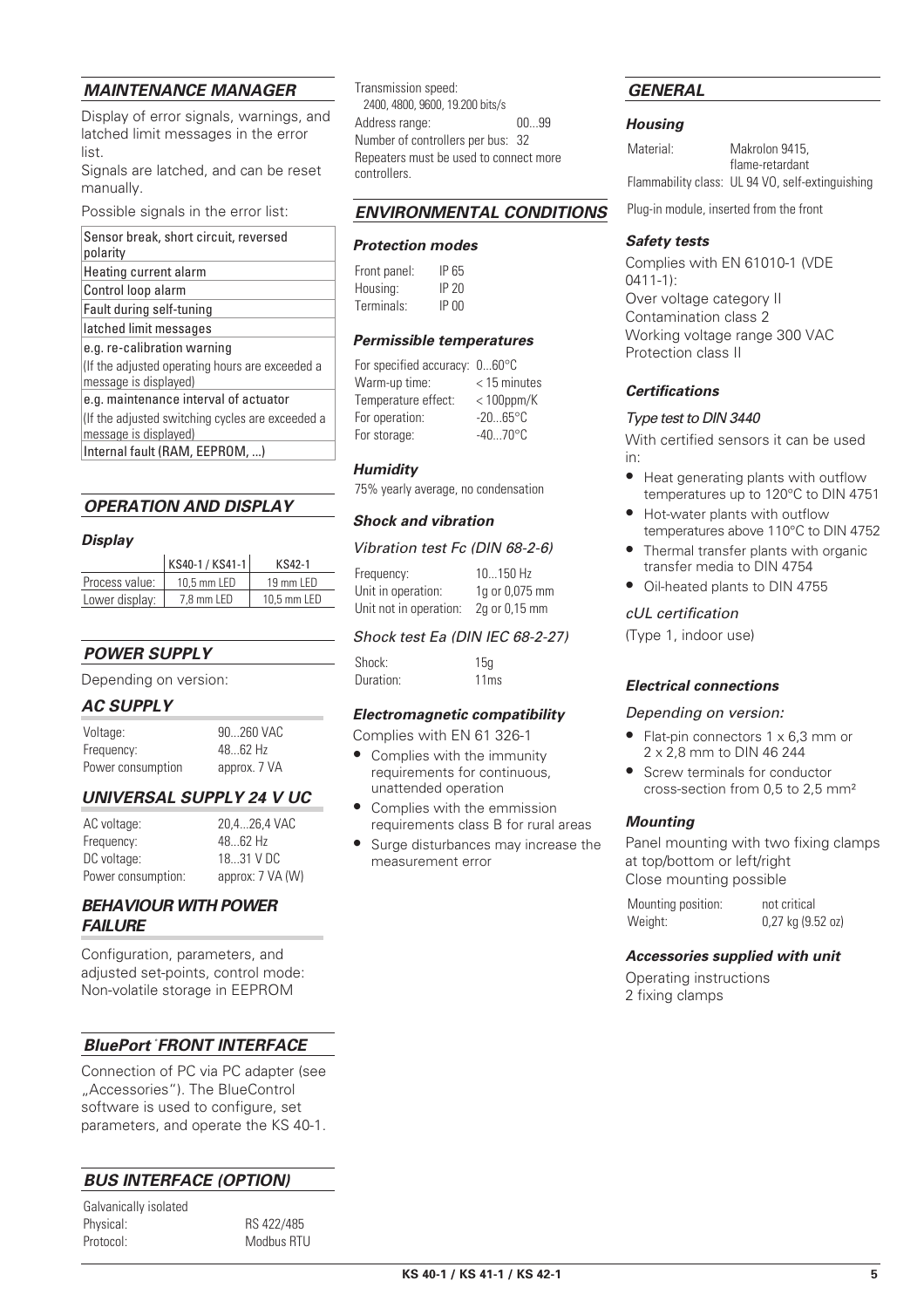### *ACCESSORY EQUIPMENT*

#### *BlueControl (Engineering Tool)*

PC-based program for configuring, setting parameters, and operating (commissioning) the KS 40-1 controller. Moreover, all the settings are saved, and can be printed on demand.

Depending on version, a powerful data acquisition module is available, complete with trend graphics. Software requirements:

Windows 95/98/NT/2000.

The built-in simulation serves to test the controller settings, but can also be used for general training and observing the interaction between controller and control loop.

#### *Configurations that can only be implemented via the BlueControl software (not via the front-panel keys):*

- Customer-specific linearizations
- Enable "forcing" for inputs/outputs. Forcing allows to write the analog and digital inputs and outputs via Modbus interface.
- Adjustment of limits for operating hours and switching cycles
- Switch-over to 60 Hz mains frequency
- Disable operator actions and operating levels, plus password definition
- Prevent automatic optimization of cycle times T1, T2

#### *Hardware requirements:*

A PC adapter (see ..Accessories") is required for connecting the controller.

Updates and demo software can be downloaded from: www.pma-online.de

### *ORDERING INFORMATION*

| K S<br>O<br>0                                   | 00 |
|-------------------------------------------------|----|
| KS 40-1 (1/8 DIN)<br>O                          |    |
| KS 41-1 (1/8 DIN "landscape")<br>1              |    |
| KS 42-1 (1/4 DIN)<br>$\overline{2}$             |    |
| Flat-pin connectors<br>0                        |    |
| Screw terminals<br>1                            |    |
| 90.250V AC, 3 relays<br>O                       |    |
| 24VAC / 18.30VDC, 3 relays                      |    |
| 90.250V AC, 2 relays + mA/logic<br>$\mathbf{2}$ |    |
| 24VAC / 18.30VDC, 2 relays +mA/logic<br>3       |    |
| no option<br>n                                  |    |
| RS422/485 + Transmitter power supply +di2, di3  |    |
| Standard configuration<br>0                     |    |
| $\mathbf{q}$<br>Configuration to specification  |    |
| no manual                                       | 0  |
| manual german                                   | D  |
| manual english                                  | E  |
| manual french                                   | F  |
| Standard (CE certified)                         | 0  |
| cUL-certified (with screw terminals only)       | U  |
| DIN 3440 certified                              | n  |
| German Lloyd certified                          | G  |

# *ACCESSORIES*

| <b>Description</b>                                                                           |                       | Order no.         |
|----------------------------------------------------------------------------------------------|-----------------------|-------------------|
| Current converter 50A AC                                                                     |                       | 9404-407-50001    |
| PC adapter, for connecting BlueControl software to the BluePort <sup>®</sup>                 |                       | 9407-998-00001    |
| Standard rail adapter                                                                        |                       | 9407-998-00061    |
| Adhesive set of physical dimension labels with 31 different dimensions<br>and 4 empty labels |                       | 4012-140-66041    |
| Operating manual                                                                             | German                | 9499-040-62718    |
| Operating manual                                                                             | English               | 9499-040-62711    |
| Operating manual                                                                             | French                | 9499-040-62732    |
| <b>BlueControl Mini</b>                                                                      | German/English/french | www.pma-online.de |
| <b>BlueControl Basic</b>                                                                     | German/English/french | 9407-999-11001    |
| <b>BlueControl Expert</b>                                                                    | German/English/french | 9407-999-11011    |

*BlueControl, versions and functionality:*

| <b>FUNCTIONALITY</b>                                  | <b>MINI</b> | <b>BASIC</b> | <b>EXPERT</b> |
|-------------------------------------------------------|-------------|--------------|---------------|
| parameter and configuration setting                   | yes         | yes          | yes           |
| controller and loop simulation                        | yes         | yes          | yes           |
| download: trnsfer of an engineering to the controller | yes         | yes          | yes           |
| online mode/ visualization                            | SIM only    | yes          | yes           |
| defining an application specific linearization        | yes         | yes          | yes           |
| configuration in the extended operating level         | yes         | yes          | yes           |
| upload: reading an engineering from the controller    | SIM only    | yes          | yes           |
| basic diagnostic functions                            | no          | no           | yes           |
| saving data file and engineering                      | no          | yes          | yes           |
| printer function                                      | no          | yes          | yes           |
| online documentation, help                            | yes         | yes          | yes           |
| implementation of measurement value correction        | yes         | yes          | yes           |
| data acquisition and trend display                    | SIM only    | yes          | yes           |
| wizard function                                       | yes         | yes          | yes           |
| extended simulation                                   | no          | no           | yes           |
|                                                       |             |              |               |
| programmeditor (KS 90-1 prog only)                    | no          | no           | yes           |